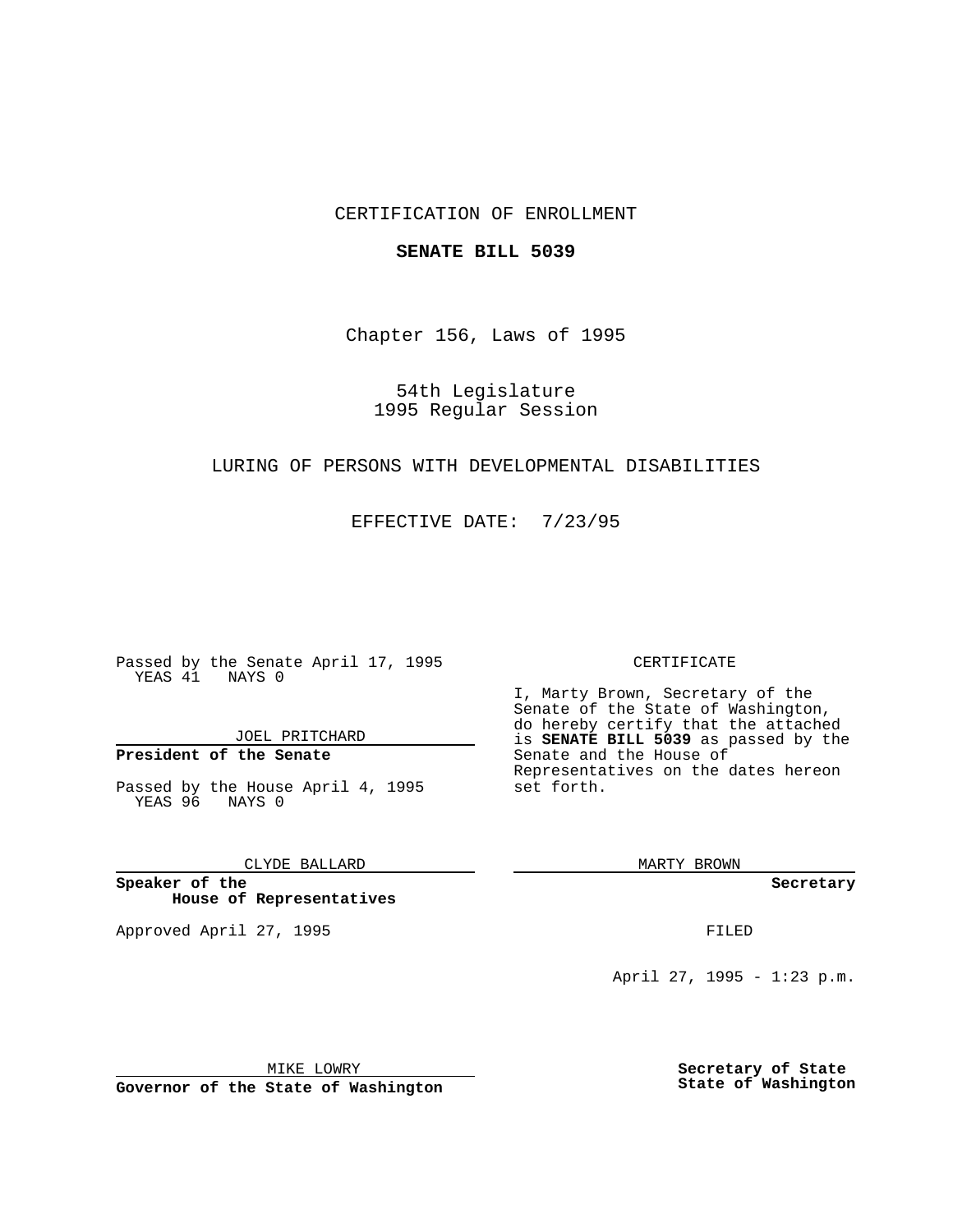# **SENATE BILL 5039** \_\_\_\_\_\_\_\_\_\_\_\_\_\_\_\_\_\_\_\_\_\_\_\_\_\_\_\_\_\_\_\_\_\_\_\_\_\_\_\_\_\_\_\_\_\_\_

\_\_\_\_\_\_\_\_\_\_\_\_\_\_\_\_\_\_\_\_\_\_\_\_\_\_\_\_\_\_\_\_\_\_\_\_\_\_\_\_\_\_\_\_\_\_\_

## AS AMENDED BY THE HOUSE

Passed Legislature - 1995 Regular Session

**State of Washington 54th Legislature 1995 Regular Session By** Senator Fairley

Read first time 01/09/95. Referred to Committee on Law & Justice.

1 AN ACT Relating to luring; and amending RCW 9A.40.090.

2 BE IT ENACTED BY THE LEGISLATURE OF THE STATE OF WASHINGTON:

3 **Sec. 1.** RCW 9A.40.090 and 1993 c 509 s 1 are each amended to read 4 as follows:

5 A person commits the crime of luring if the person:

 (1)(a) Orders, lures, or attempts to lure a minor or ((developmentally disabled person)) a person with a developmental 8 disability into  $((a))$  any area or structure that is obscured from or inaccessible to the public or into a motor vehicle;

10 (b) Does not have the consent of the minor's parent or guardian or 11 the ((the developmentally disabled person's quardian)) of the quardian 12 of the person with a developmental disability; and

13 (c) Is unknown to the child or developmentally disabled person.

 (2) It is a defense to luring, which the defendant must prove by a preponderance of the evidence, that the defendant's actions were reasonable under the circumstances and the defendant did not have any intent to harm the health, safety, or welfare of the minor or 18 ((developmentally disabled person)) the person with the developmental disability.